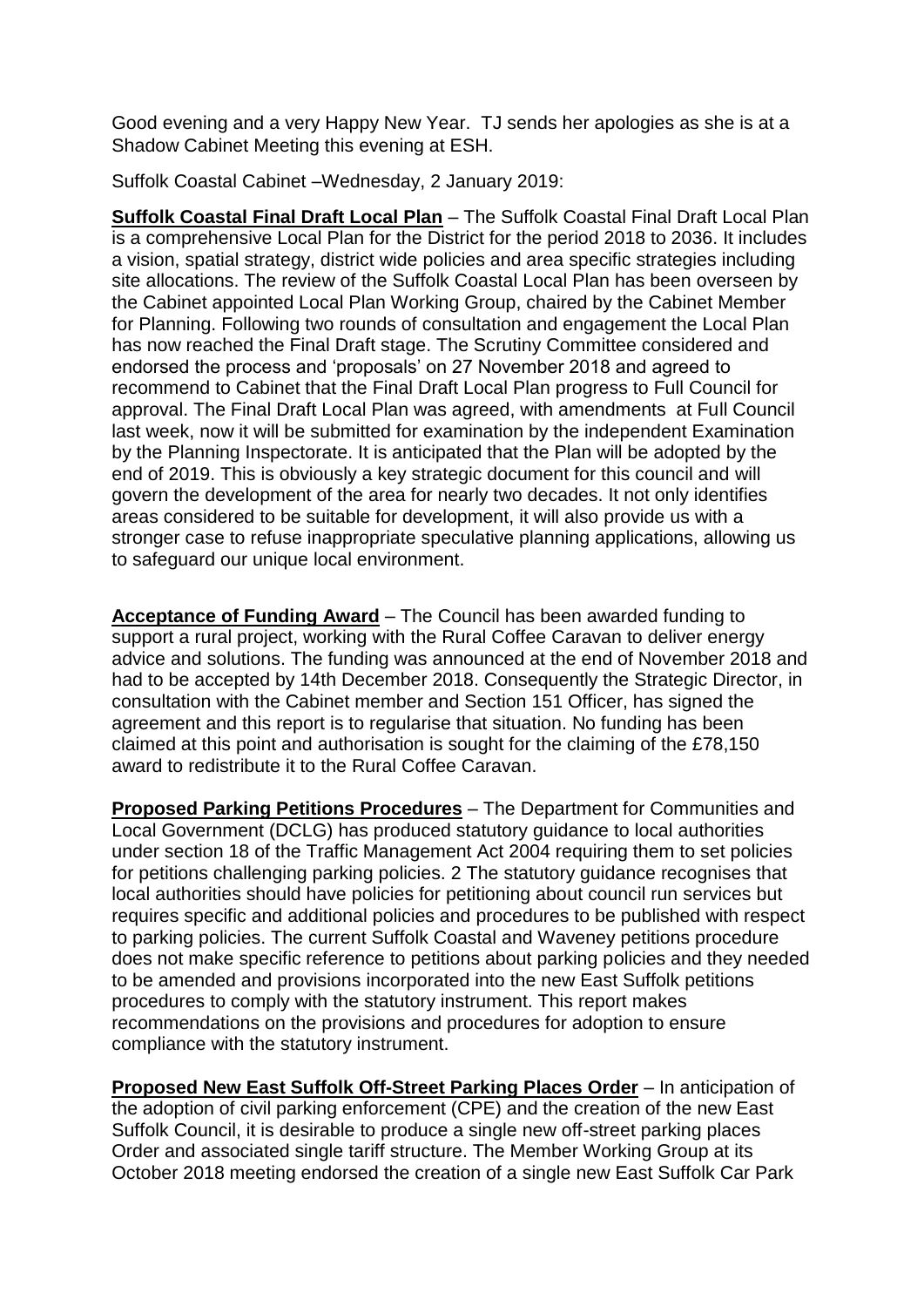Order and tariff structure. The proposed new tariff structure was approved by Cabinet in November 2018. This report sets out the proposed new East Suffolk offstreet 'parent' order and seeks approval to formally advertise and carry out the Statutory Consultation process required by the provisions of the Local Authorities' Traffic Orders Regulations.

**Proposed New Felixstowe Prom Traffic Regulation Order** –The maintenance and daytoday operation of Felixstowe Promenade is largely split between the County and District Councils. A recent risk assessment has highlighted the need for a traffic regulation order for this popular pedestrian promenade, to legitimise the current prohibition of access/driving restriction and to allow control and enforcement of any vehicles who venture onto the pedestrian area. The report set out the process that has been agreed between officers from the county and district to progress the traffic order and seeks Cabinet approval to proceed using the draft order provided in the papers

**Extraordinary Meeting of Council Thursday, 3 January 2019**: This extraordinary meeting of the Full Council was convened to allow all members to examine and discuss one key item, then Suffolk Coastal Final Draft Local Plan (see details above under the Cabinet agenda).

Other News:

**Stage 3 Sizewell C Consultation** - The third stage of EDF Energy's public consultation for Sizewell C nuclear power station began on Friday, 4 January 2019. Local residents, community groups, public representatives and businesses will have the opportunity to see the latest proposals for the new power station, which would be built to the north of Sizewell B. The plans include associated development needed to enable construction, such as park and ride sites and various options for road and rail improvements. The proposals have been informed by technical and environmental assessments and the feedback received from the two previous stages of consultation. Stage 3 Public Consultation will run for 12 weeks, ending on Friday 29 March 2019. People can submit their views at:

http://sizewell.edfenergyconsultation.info/szcproposals/stage-3/ Public exhibitions – During the first two weeks of the consultation, EDF Energy will stage a series of exhibition, which will include a CGI model of the development, as well as information boards and literature about the proposals.

Monday 7 Jan 11am – 5pm Jubilee Hall, Church Road, Theberton Tuesday 8 Jan 11am – 5pm Village Hall, Old High Road, Yoxford Wednesday 9 Jan 2 – 8pm High Lodge, Hinton, Nr Darsham Thursday 10 Jan 3 – 8pm Village Hall, The Street, Hacheston Friday 11 Jan 2 – 8pm Village Hall, High Street, Wickham Market Saturday 12 Jan 10am - 4pm Market Hall, High Street, Saxmundham Tuesday 15 Jan 10am – 4pm Community Hall, Station Road, Woodbridge Weds 16 Jan 11am – 5pm Village Hall, Mill Street, Middleton Thurs 17 Jan 11am – 5pm Methodist Church Hall, East Green, Southwold Friday 18 Jan 1 – 7pm Community Centre, Victoria Road, Aldeburgh Sat 19 Jan 10am – 4pm Riverside Centre, Stratford St Andrew Tues 22 Jan 11am – 5pm Trimley Sports and Social Club, High Road, Trimley St Martin.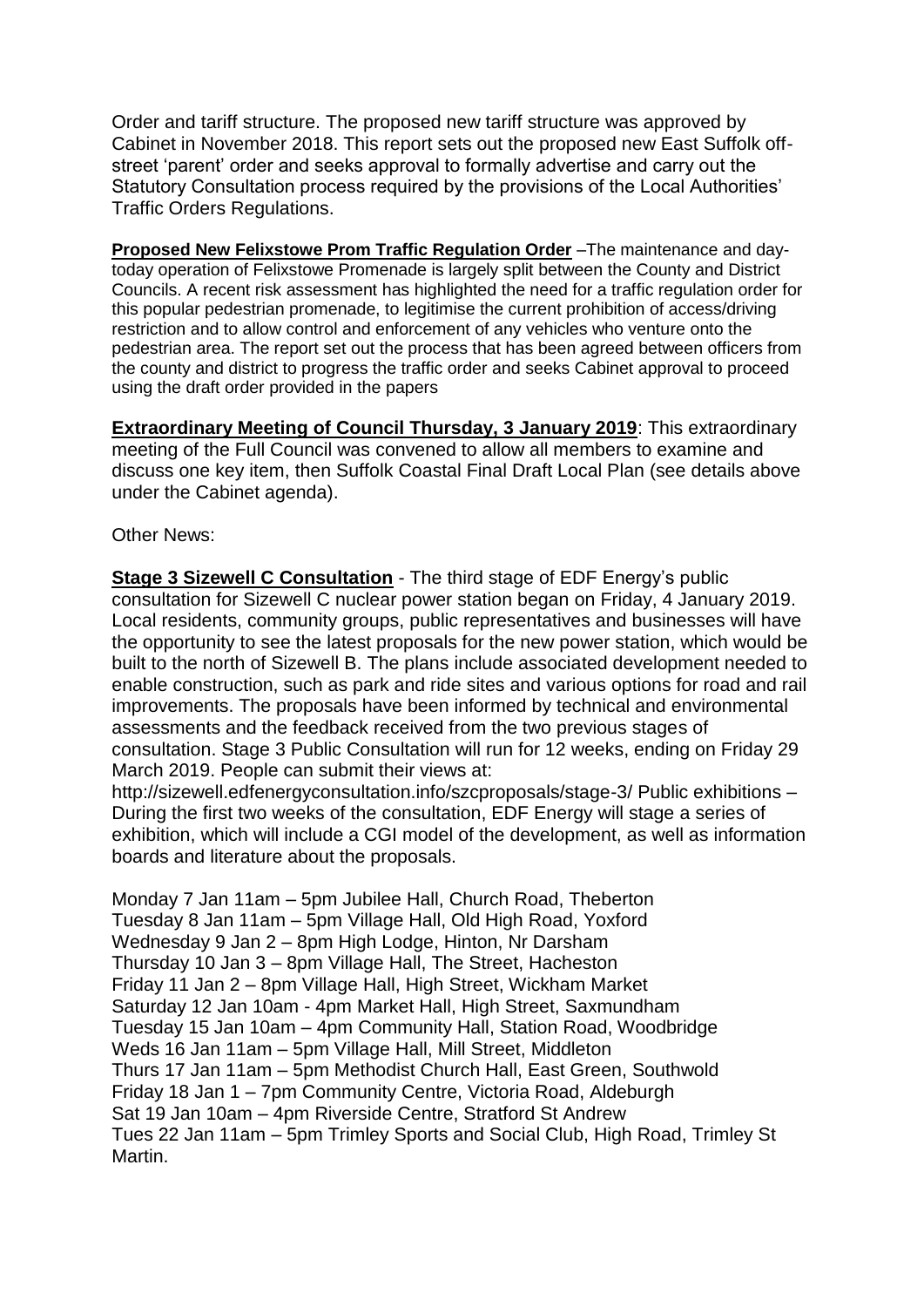**Scottish Power Renewables Consultation** - Suffolk Coastal District Council and Suffolk County Council have both responded with frustration after hearing that Scottish Power Renewables has announced its plans to site a substation at Grove Wood, Friston, as part of their offshore windfarms projects. Both authorities had previously jointly stated that selecting one of the two proposed substation sites at Grove Wood or Broom Covert, was like choosing the lesser of two evils. We feel local needs are still being ignored and maintain their position that more should be done to co-ordinate these projects to minimise the impact on the local communities. Both authorities will continue working together, to express concerns to Scottish Power Renewables directly and through the next round of public consultations. We have welcomed the ongoing interaction and consultation with Scottish Power Renewables during their pre-application process. However, we are concerned with their preference to site the onshore infrastructure at Grove Wood, Friston, as we consider this location to have significant adverse impacts on the landscape, heritage assets and the local community. We will continue discussions with SPR in advance of their next round of public consultation in seeking to maximise mitigation opportunities for this difficult site. We have a responsibility to safeguard our fragile, unique environment in Suffolk but we also do understand that there is a desire for new jobs and economic development as part of a vibrant local and national economy. The leaders of Suffolk Coastal, Waveney Districts and Suffolk County have written to the Secretary of State for Business, Energy and Industrial Strategy asking that the Government takes a more strategic view in planning how we manage energy infrastructure in the future so that issues such as this are dealt with properly. Although we are still opposed to the Friston site, we don't have the authority to turn down the planning of these major infrastructure projects. So, we will do what we can to work with Scottish Power Renewables to find the maximum mitigation possible to ensure their project causes the least impact in the event that it is accepted by the Secretary of State in due course.

## **Funding boost for local communities: -**

Local community groups have received a funding boost of just under £126,000 this year - thanks to Suffolk Coastal. The Enabling Communities Budget (ECB) was set up in December 2013 to support local projects and activities which benefit those living in the district. The funding programme was included in the East Suffolk Business Plan - a document which presents the key priorities for Suffolk Coastal in partnership with Waveney. So far this year, Suffolk Coastal's councillors have supported over 109 projects and community initiatives, with a total of £125,992.57 in funding. The budget has supported everything from new play areas, improvements to community buildings, charities that help the members of our communities, sports clubs and activities which cater to all ages.

Cllr TJ Haworth-Culf, Suffolk Coastal's Cabinet Member for Customers,

Communities and Leisure said: "I am delighted that we have been able to support so many great organisations this year. One of the key priorities in our Business Plan is enabling communities to develop and deliver worthwhile schemes and projects to local people. This funding is an important contribution to that ambition. The scheme ensures that we are able to support the breadth of our district, including younger and older people, and get behind projects and activities that benefit our communities, protects our heritage and teaches crucial life skills."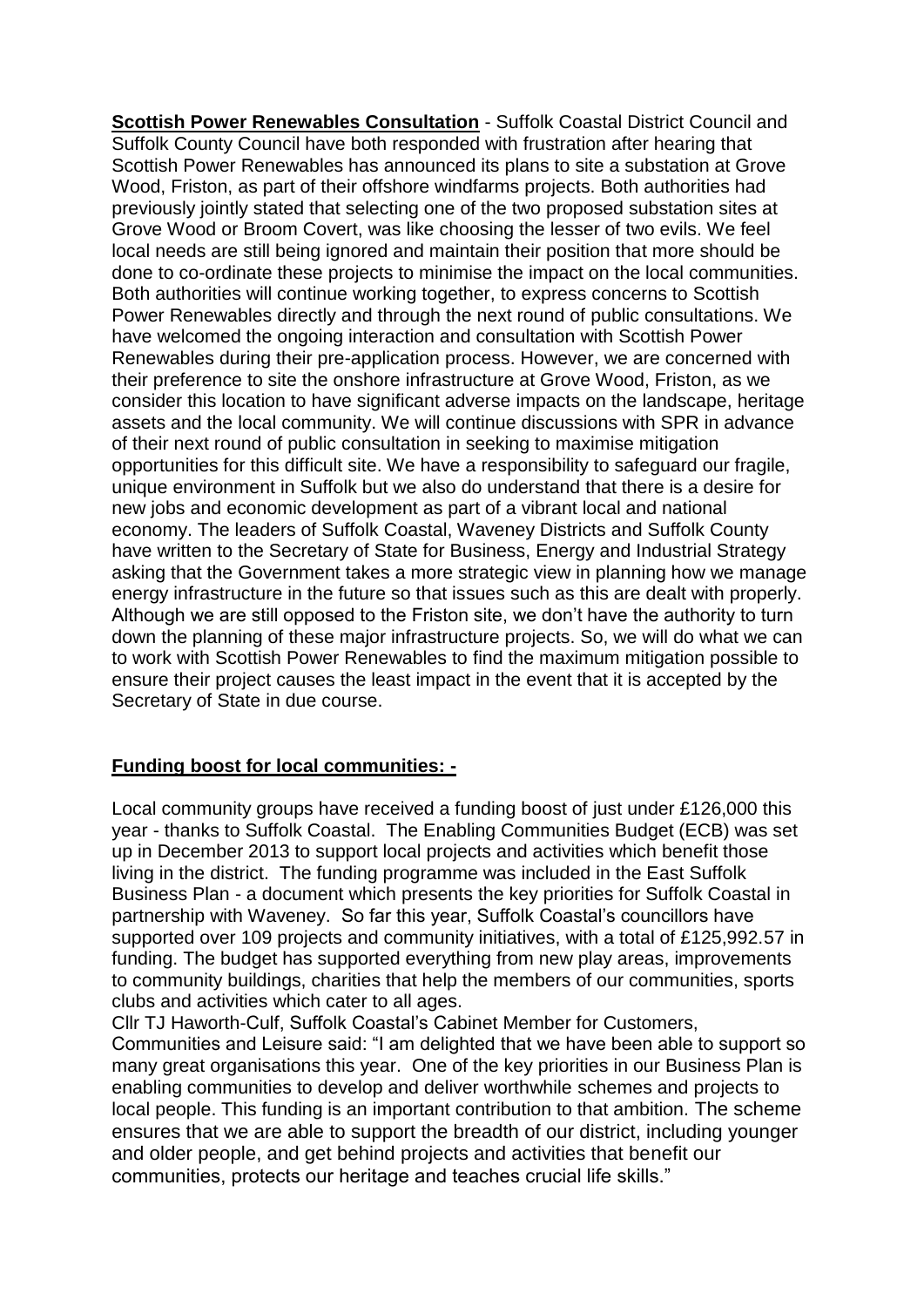This year each councillor have £6,500 to spend on new projects, enhancing existing projects or community groups in their ward. The 2018/19 budget ends in March 2019. To find out how your local councillor is spending their budget, visit their [contact](https://www.eastsuffolk.gov.uk/yourcouncil/councillors/suffolk-coastal-district-councillors/) page.

Visit our [Enabling Communities Budget](https://www.eastsuffolk.gov.uk/community/community-grants-and-funding/suffolk-coastal-enabling-communities-budgets/) page for more information.

**Dog owners - clear up after your pets**! A Witnesham resident who ignored two Fixed Penalty Notices for failing to clear up after his dog has been made to pay a total of £600 after Suffolk Coastal took him to court. The Council brought a prosecution against Mr Mason at Ipswich Magistrates' Court. When Mr Mason failed to attend, the court heard the matter in his absence and fined Mr Mason £150 for failing to clear up after his dog on two separate occasions, in Witnesham, Suffolk. He was also ordered to pay £450 costs. In April 2018, council officers were notified of two separate incidents where Mr Mason had failed to clear up after his dog had fouled on public land. Mr Mason received two fixed penalty notices but failed to pay. The council introduced Public Space Protection Orders in January 2018 to tackle dog fouling across the district. Failure to clear up after a dog in your control could result in a fixed penalty notice of £80 being issued. Failure to pay the fixed penalty notice may lead to prosecution and a potential maximum fine of £1000. Suffolk Coastal has a statutory duty to keep public land clear of litter and refuse, including dog fouling and will take action against irresponsible individuals who fail to clear up after their dogs within a restricted area. Not only is dog fouling highly unpleasant, it is also a hazard to health. So dog owners are being urged to clean up after their pets!

## **How will proposed changes to the local Citizens Advice (CAB) affect you**?

Suffolk County Council is carrying out a consultation to understand the equality impacts there may be as a result of proposed changes to the local Citizens Advice (CAB) grant funding which the authority currently provides. At the Council's Scrutiny meeting on 22 November 2018, the committee considered details of proposed savings totalling £11.2m so the council can balance its budget. Amongst these savings was the proposal to remove the funding grant that the county council gives Suffolk's CAB. Committee members recommended changing the proposal to a phased reduction – a recommendation that was later agreed by Cabinet. It is now proposed that the grant will reduce by half to £184,000 in 2019/20 before ending in 2020/21. A consultation regarding this decision will run from 12 noon on Monday 17 December until 5pm on Wednesday 23 January. Comments made through the consultation will be used to help inform the final decision on the council budget, which is due to be made by full council on 14 February 2019. For more information and to take part in the consultation, please visit the website: <https://www.suffolk.gov.uk/cabconsultation>

## Warning - Scam calls in Waveney

Please be aware that some Waveney residents have received scam calls claiming to be from Waveney District Council. The caller - sometimes an individual claiming to work for the Council and sometimes someone claiming to be from a company calling on our behalf - tells the customer of a credit on their Council Tax account and requests the customer's bank details in order to issue a refund. Other councils in the UK are reporting similar scams with the caller claiming to be from the bank. We will